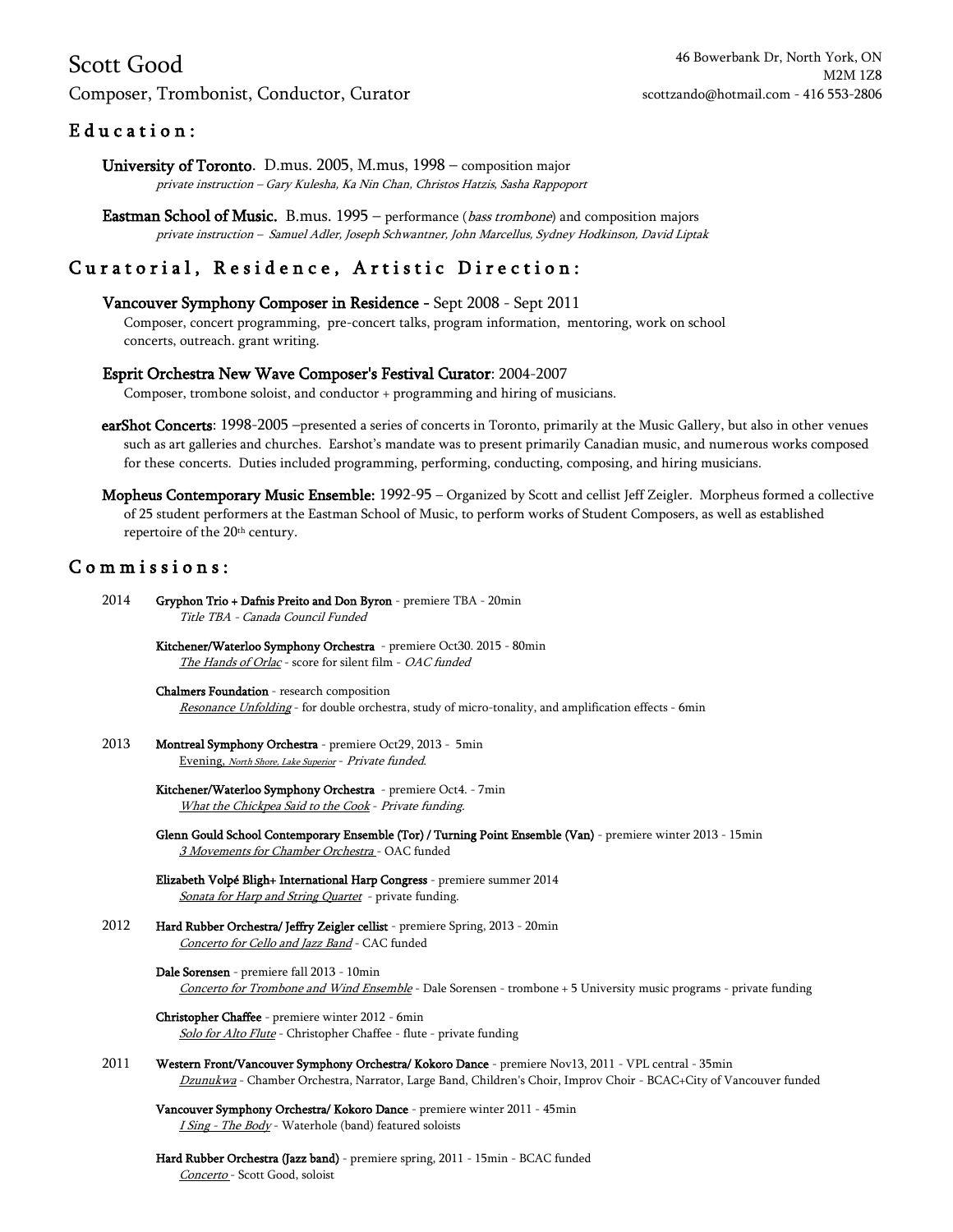|      | Vancouver Symphony Orchestra - premiere Spring, 2011 - 5min<br>Resonance Unfolding - Bramwell Tovey, conductor                                                                                                                                                                                    |
|------|---------------------------------------------------------------------------------------------------------------------------------------------------------------------------------------------------------------------------------------------------------------------------------------------------|
|      | Alain Trudel (solo trombonist)- premiere Jan 16, 2011 - 6min<br>Dzunukwa's Aria - Patrick Webb - Organ, Alain Trudel - trombone                                                                                                                                                                   |
| 2010 | Vancouver Symphony Orchestra - premiere Nov. 16, 2010 - 50min (children's concert)<br>An Ocean Called Owen - co-composed with Dwight Schenk<br>Saskatoon Symphony Orchestra - premiere Feb. 28, 2010 - 7min                                                                                       |
|      | Etudes for Chamber Orchestra - Scott Good conductor                                                                                                                                                                                                                                               |
|      | Red Shift Music Society - premiere Jan 6, 2010 - 15min<br>Dzunukwa - Scott Good, trombone soloist                                                                                                                                                                                                 |
| 2009 | Vancouver Symphony Orchestra - premiere Sept. 27, 2009, The Orpheum - 11min<br>Blues'n Riff: The spectacular Tale of Katy Caboose - Bramwell Tovey conductor                                                                                                                                      |
|      | National Arts Centre Orchestra - premiered, Feb 18, 2009, National Arts Centre - 18min<br>The Kiss - David Lockington conductor                                                                                                                                                                   |
| 2008 | Ensemble Contemporain de Montréal (ECM+) - premiered Nov. 1 - Toronto, Music Gallery 2008<br>- 22min work for chamber orchestra for Canadian tour. - OAC +SOCAN funded<br>Shock Therapy Variations - Scott Good trombone soloist, Tim Brady electric guitar soloist - Veronique Lacroix conductor |
|      | Kitchener/Waterloo Symphony Orchestra - premiered May29, 2009 - OAC funded<br>Between the Rooms - Concerto for Trumpet-Larry Larson trumpet soloist                                                                                                                                               |
|      | Toronto Sinfonia/Phoebe Tsang - premiered in Dec14., 2007 - Grace Church on the Hill] - 14min<br>Anguished Grief- solo violin and string orchestra                                                                                                                                                |
| 2007 | l'Orchestre de la Francophonie Canadienne - premiered July 28, 2007, at the National Arts Centre<br>$Cry$ - for large symphony orchestra - Jean-Philippe Trembley conductor-23min                                                                                                                 |
|      | National Arts Centre - premiered, June27, 2007-NAC - for CBC broadcast.<br>Variations for Chamber Orchestra - 5 movements - 16min                                                                                                                                                                 |
| 2006 | Concours Musical International de Montreal - May 27, 2006<br>and dreams rush forth to greet the distance - imposed work - violin and piano - 6min                                                                                                                                                 |
|      | Esprit Orchestra - May 18, 2006 - OAC funded<br>Babbitt - concerto for saxophone(s) - Wallace Halladay, soloist - 23min                                                                                                                                                                           |
| 2005 | University of Toronto - Dec.1, 2005, World Aids Day - Hart House - U.of T. funded.<br>We Shall Overcome - chamber operatic work - 13min                                                                                                                                                           |
|      | National Arts Centre, Young Artists Program - June 27, 2005 - National Arts Centre<br>$Sun - Moon - string quartet - 9min$                                                                                                                                                                        |
| 2003 | Pax Christe Choral, Trillium Brass Quintet - Oct.3, 2003 - Grace Church on the Hill<br>Take thou my hand, O Father – choir, brass, organ – 8min– recorded on Seasons of the Spirit                                                                                                                |
| 2002 | <b>Hannaford Street Silver Band</b> – Oct.20, 2002 – Jane Mallet Theatre, Toronto - OAC funded<br>Hannaford Variations - brass band - 19min                                                                                                                                                       |
| 2000 | Dale Sorensen, trombonist - Sept.11, 2000 - Victoria Playhouse, P.E.I. - PEIAC funded<br>Sorensen Variations - trombone and string quartet - 18min                                                                                                                                                |
| 1998 | Joseph Petric-TAC funded<br>Pole-Kha - accordion, piano/trumpet, trombone                                                                                                                                                                                                                         |
| 1998 | Winnipeg Symphony Orchestra - Jan.29, 1998 - Symphony Hall, Winnipeg, Manitoba<br>Fantasie Symphonique - 9min                                                                                                                                                                                     |

# Solo Performing:

New Music Concerts Mystic with a Credit Card, Michael Colgrass - Sept 23, 2012 Music Gallery Recital (Part, Good) - Jan 27, 2012 Hard Rubber Orchestra Concerto, Scott Good - May 14, 2011 I Sing - The Body (piano/trombone), Scott Good - March 18/19 - 2011 An Ocean Called Owen (trombone/narration), Scott Good - Oct.10, 2010 Shock Therapy Variations, Scott Good - Ryoanji, John Cage - May22, 2009